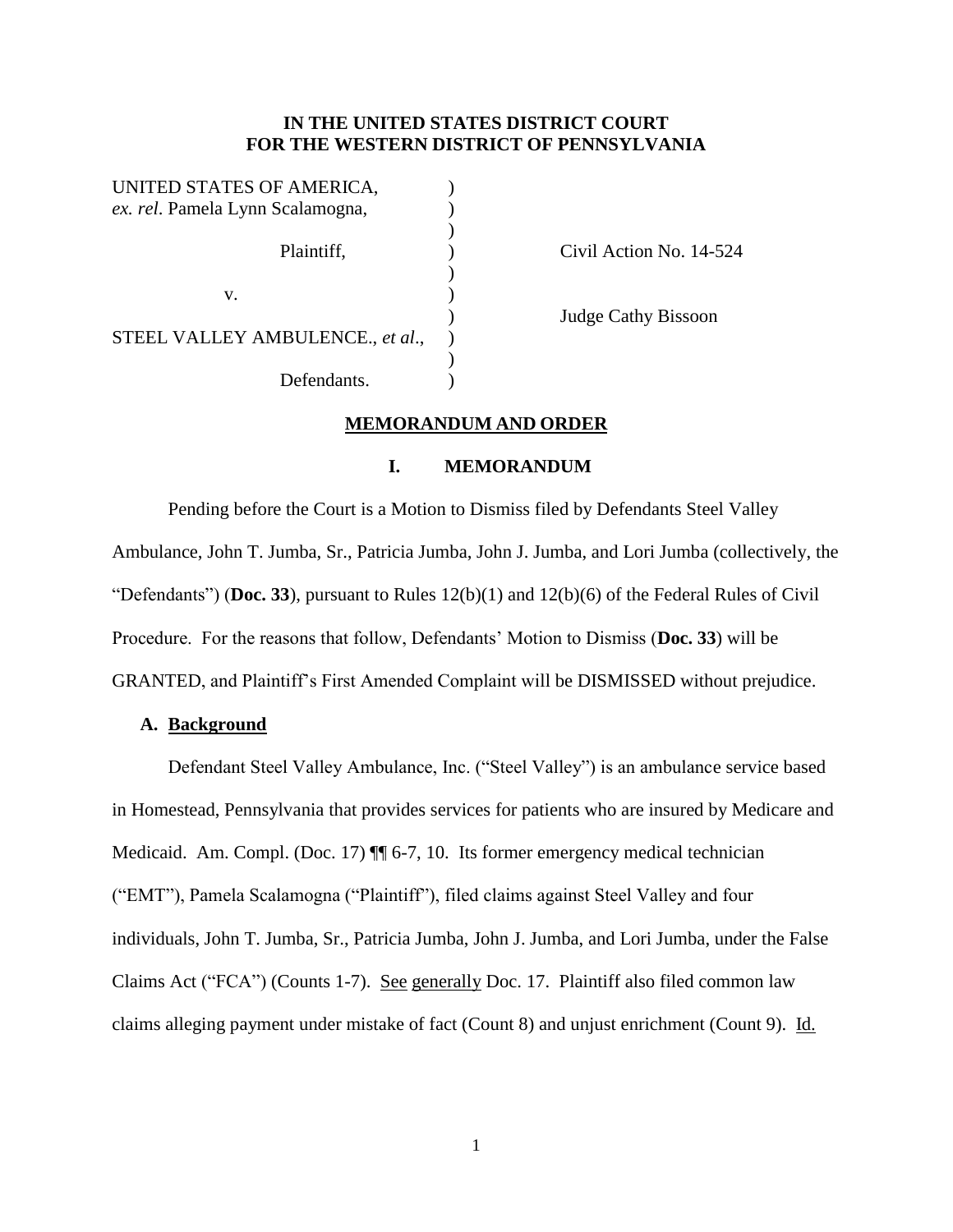Since the United States declined to intervene in this action (see Doc. 13), Plaintiff is pursuing these claims individually.

According to the Amended Complaint, Plaintiff began working for Steel Valley in September 2010. Doc. 17 at ¶¶ 16-17. Plaintiff alleges that, during her employment with Steel Valley, she observed Defendants violate the FCA by deviating from five Medicare and Medicaid standards. Id. at ¶¶ 24-113. First, Plaintiff claims that Defendants deviated from vehicle and staff requirements. Id. at ¶¶ 25-39. She alleges that ambulance service providers are required to meet state motor vehicle standards, as well as "Star of Life" standards. Id. at ¶¶ 25, 26, 30. She contends that Steel Valley's ambulances did not meet these standards as they had the following defects: broken heaters and air conditioners; missing and inadequate oxygen supplies; a broken window defroster; defective dashboard wiring; a broken fan belt; an engine failure; bald tires; and a back door that was insecure. Id. at  $\P$  29, 32, 34. Plaintiff also claims that one ambulance was unavailable for inspection, and another had an expired registration. Id. at  $\P$  29, 31. Furthermore, Plaintiff alleges that crews that were dispatched to Advanced Life Support calls were trained only to provide Basic Life Support services. Id. at 137.

Second, Plaintiff claims that Defendants billed for services that were medically unnecessary. Id. at ¶¶ 40-66. She asserts that Steel Valley transported patients by ambulance when it could have used a wheelchair van. Id. at  $\P$  46-48. Plaintiff specifically alleges that Defendant John J. Jumba and Jackie Riga "reviewed documents prepared by [Plaintiff] and required changes to the documents that did not reflect patient care or treatment of patient that was performed on the date of transport." Id. at  $\parallel$  50. She also claims that Steel Valley did not maintain certificates of medical necessity. Id. at ¶¶ 51-55. She further alleges that Steel Valley billed for emergency service when a standard level of service would have been sufficient, and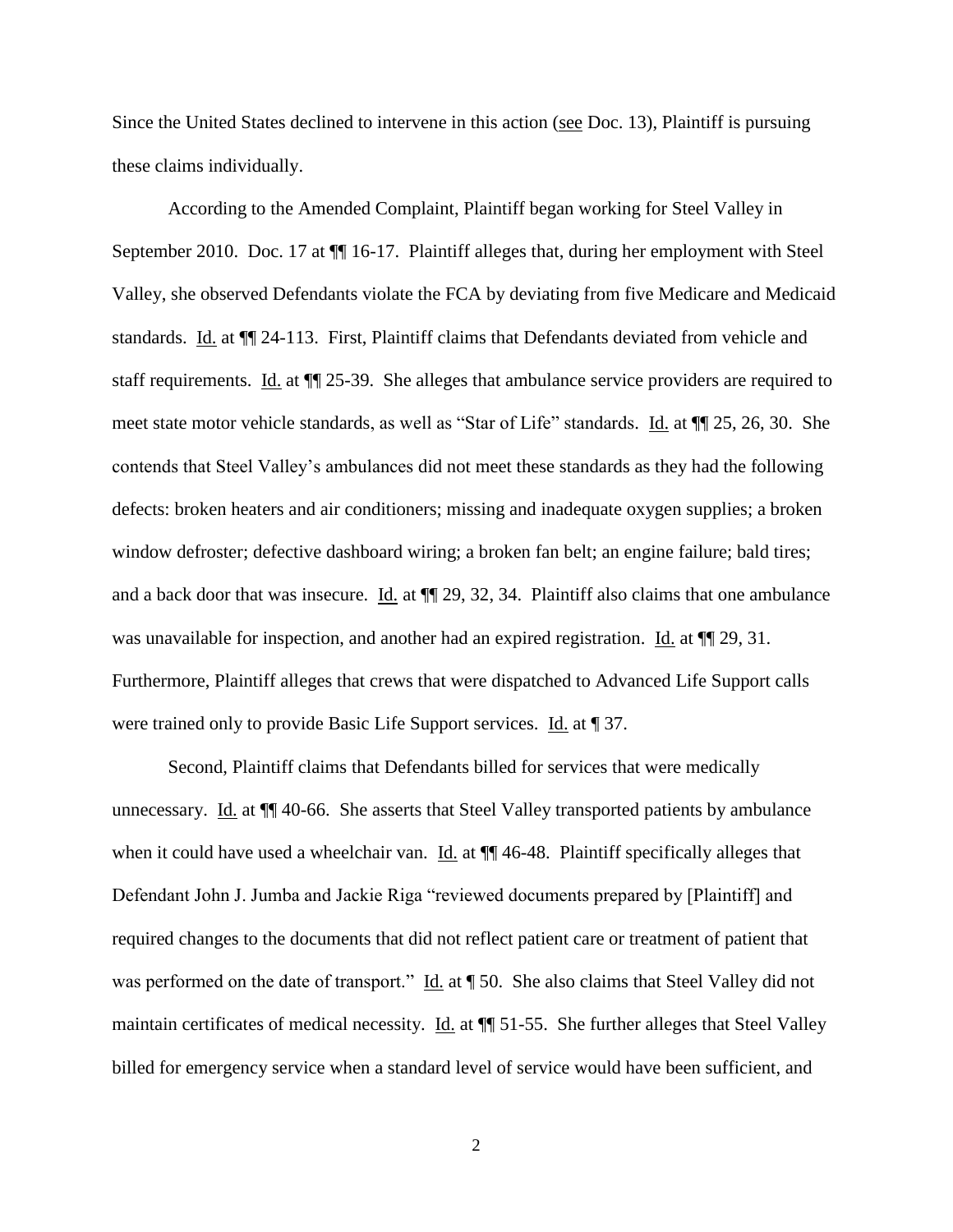billed for Advanced Life Support service when Basic Life Support service would have been sufficient. Id. at ¶¶ 56-66. Plaintiff suggests that Steel Valley maintains "trip sheets" of each transport and that the company "bills for levels of service that cannot be justified by its trip sheets." Id. at  $\P$  63-65.

Third, Plaintiff claims that Defendants deviated from "origin and destination requirements" by transporting patients farther than the nearest facility. Id. at ¶¶ 67-72. Again, she alleges Steel Valley has trip sheets that contradict its submissions to Medicare. Id. at  $\P$  69-72.

Fourth, Plaintiff claims that Defendants violated the Anti-Kickback Statute, 42 U.S.C. § 1320a-7b(b). Id. at ¶¶ 73-88. She alleges that Steel Valley has "illegal provider agreements with several providers . . . ." Id. at  $\P$  78. According to the amended complaint, these agreements violate the Anti-Kickback Statute because: they identify Steel Valley as a preferred provider; they do not "disclose the provision of storage of supplies"; and Steel Valley "deviates from the agreement[s] in a commercially unreasonable manner." Id. at ¶¶ 79-88.

Fifth, Plaintiff claims that Defendants deviated from interim billing certification and reporting requirements. Id. at ¶¶ 89-99. In support of this theory, she repeats her allegation that Steel Valley did not maintain the required records, including certificates of medical necessity. Id. at ¶¶ 94-97. She also alleges that Steel Valley completed paperwork incorrectly, to indicate that it performed a "two-man-sheet-lift" and provided ambulance transportation when it did not. Id. at ¶ 98. Finally, as part of her fifth theory of liability, Plaintiff claims Defendants deviated from annual certification and reporting requirements. Id. at ¶¶ 100-113. She alleges that in general, service providers submit annual cost reports. Id. at ¶¶ 100-102. She claims these reports contain a certification that they are "true, correct and complete," and that these services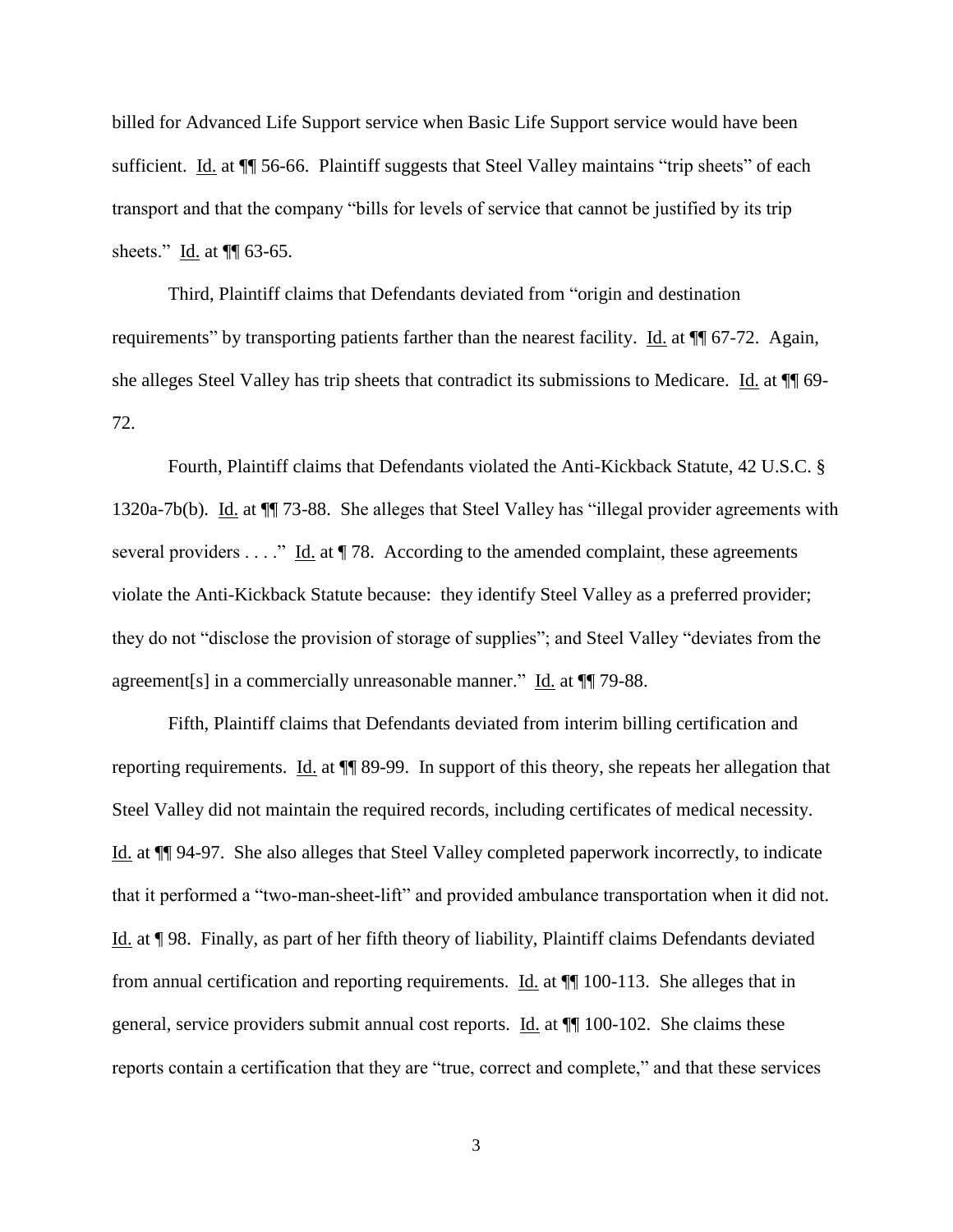were provided in compliance "with the laws and regulations regarding the provision of health care services . . . ." Id. at ¶ 103. Plaintiff contends that, since 2010, Steel Valley has submitted false annual cost reports to Medicare. Id. at  $\P$ [109-112.

Plaintiff also raises several common law claims, alleging that Steel Valley misrepresented the condition of its patients, "as well as other facts necessary to establish entitlement to reimbursement under the Medicare programs." Id. at ¶ 163. She seeks to recover money which, she claims, the government mistakenly paid to Defendants based on these representations. Id. at ¶ 164. She also claims Defendants were unjustly enriched at the government's expense, because they should not be permitted to keep payments they received "for rendering fraudulent services to certain Medicare beneficiaries . . . ." Id. at ¶ 167.

## **B. Analysis**

### **1. Plaintiff's False Claims Act Claims (Counts 1-7)**

"[T]he FCA makes it unlawful to knowingly submit a fraudulent claim to the government." U.S. ex rel. Schumann v. Astrazeneca Pharm. L.P., 769 F.3d 837, 840 (3d Cir. 2014). As Defendants argue, "plaintiffs must plead [FCA] claims with particularity in accordance with Rule 9(b)." U.S. ex rel. Wilkins v. United Health Grp., Inc., 659 F.3d 295, 301 n.9 (3d Cir. 2011) (citing U.S. ex rel. LaCorte v. SmithKline Beecham Clinical Labs., 149 F.3d 227, 234 (3d Cir. 1998)). In order for Plaintiff to satisfy Rule 9(b)'s heightened pleading standard, she must provide "particular details of a scheme to submit false claims paired with reliable indicia that lead to a strong inference that claims were actually submitted." Foglia v. Renal Ventures Mgmt., LLC, 754 F.3d 153, 157-58 (3d Cir. 2014) (citations omitted). "Describing a mere opportunity for fraud will not suffice." Id. at 158.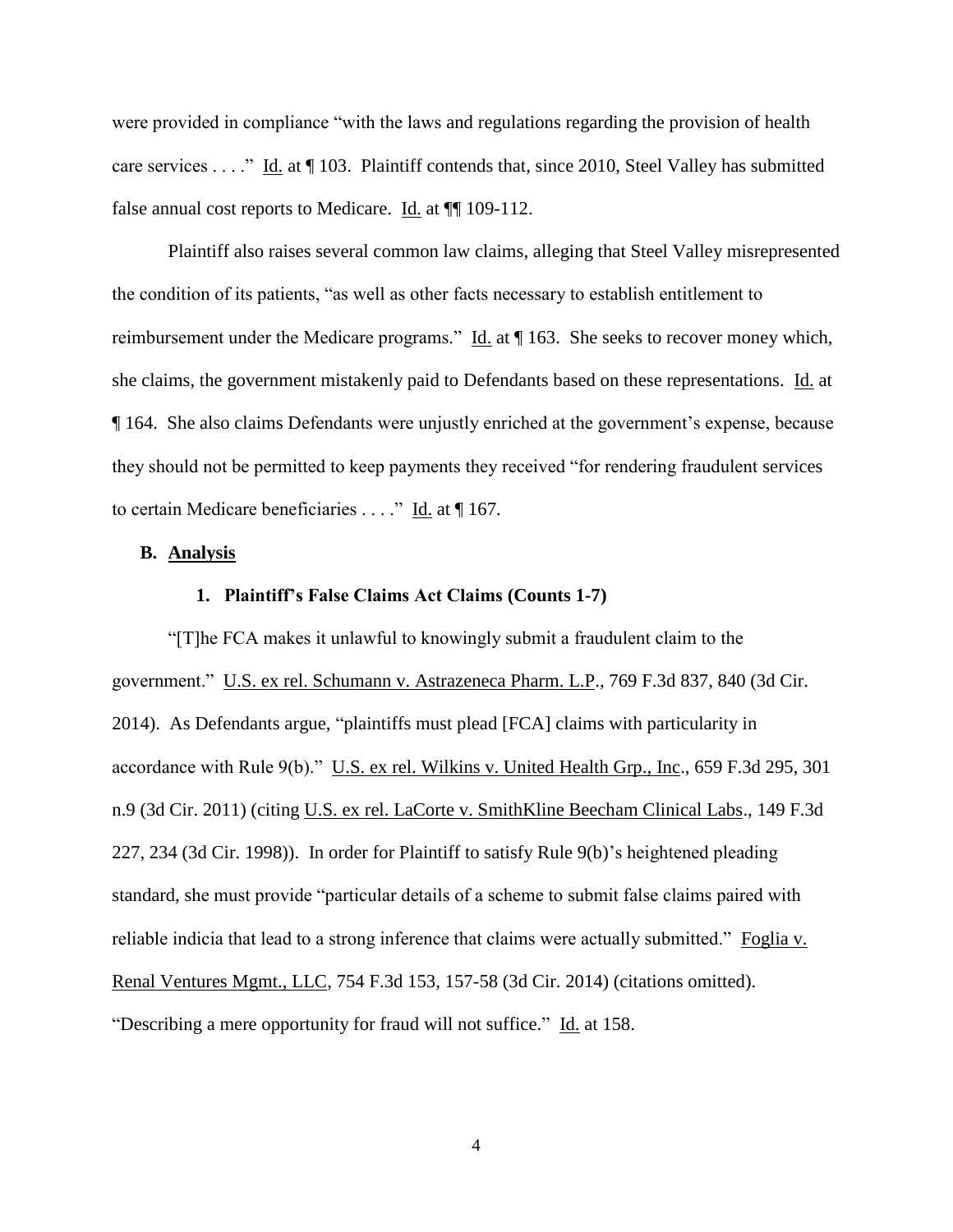Defendants argue that Plaintiff has failed to comply with Rule 9(b)'s heightened pleading requirements. Specifically, Defendants claim that the Amended Complaint should be dismissed because it "fails to identify a single false claim that the defendants actually submitted to the government—not one." Doc. 34 at 11-12. However, as noted, to satisfy Rule 9(b) for purposes of a FCA claim, a plaintiff must merely allege "particular details of a scheme to submit false claims paired with *reliable indicia that lead to a strong inference that claims were actually submitted*." Foglia, 754 F.3d at 156 (emphasis added) (adopting the pleading requirements set forth by the First, Fifth, and Ninth Circuits). Under this standard, a plaintiff need not identify a specific claim for payment to survive a motion to dismiss. Id. (citing Wilkins, 659 F.3d at 308); see also United States ex rel. Brown v. Pfizer, Inc., No. 05-6795, 2016 WL 807363, at \*11 (E.D. Pa. Mar. 1, 2016) ("The fact that Relators did not identify a single reimbursement is not fatal to their claims at this stage of the proceedings."); United States v. Medco Health Sys., Inc., No. 12- 522, 2014 WL 4798637, at \*11 (D.N.J. Sept. 26, 2014) (stating that a plaintiff need not identify specific claims submitted for reimbursement because "such specific proofs are usually inaccessible to a qui tarn plaintiff").

Nonetheless, although Defendants are mistaken that Plaintiff must identify *specific claims* submitted to the government to survive a motion to dismiss, the Court ultimately agrees with Defendants that, as currently pled, Plaintiff has not alleged sufficient facts to meet with requirements of Rule 9(b). As discussed above, Plaintiff alleges that Steel Valley violated the FCA, by, among other things, using ambulances that did not meet the Medicare regulations, transporting patients in ambulances when doing so was not medically necessary, failing to transport patients to the closest medical facilities, engaging in kickbacks with other health care providers, and failing to keep adequate records to support billing practices. Even assuming that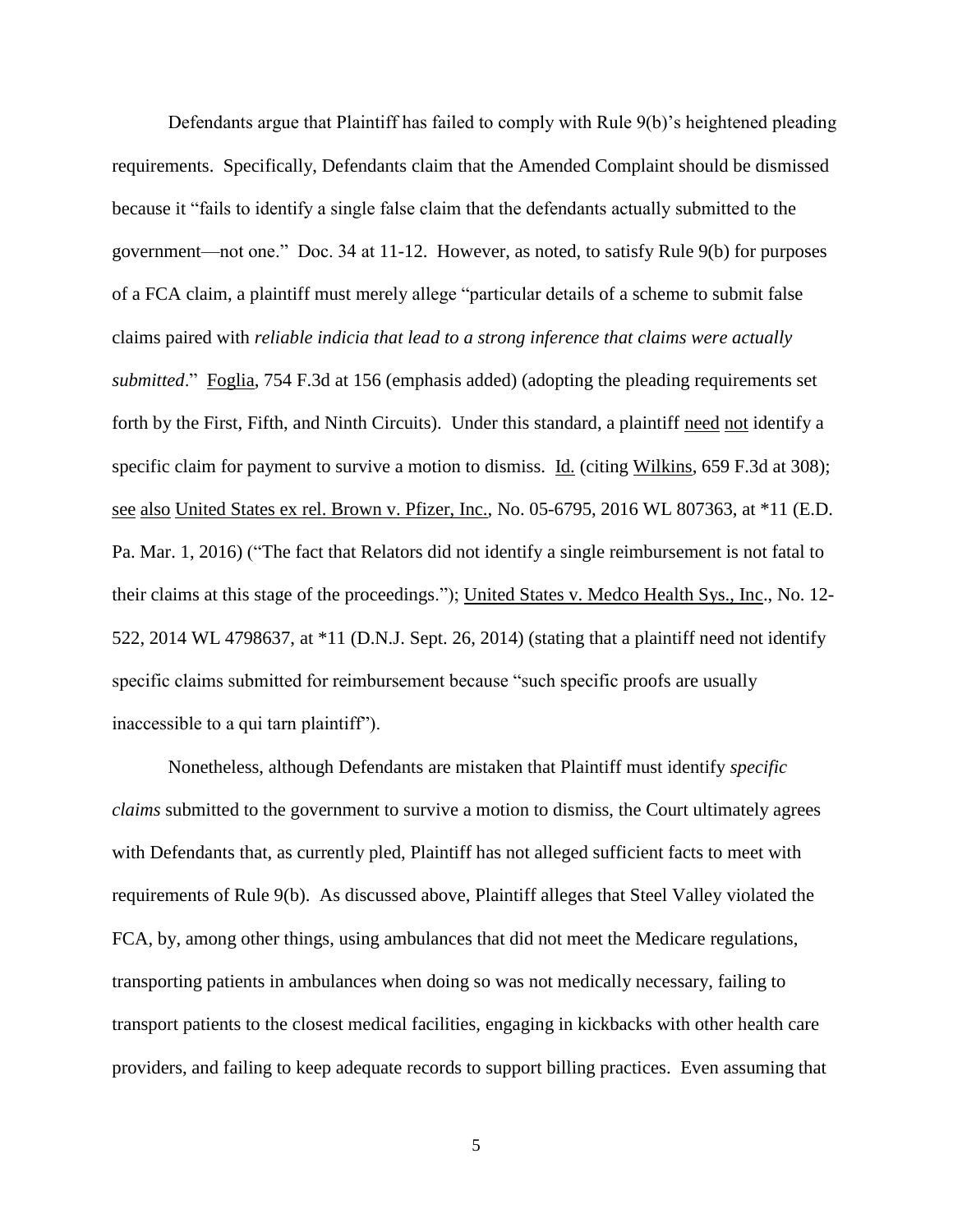these allegations constitute "a scheme to submit false claims," the Court finds that Plaintiff does not allege sufficient facts giving rise to a "reliable indicia that lead to a strong inference that claims *were actually submitted*." Foglia, 754 F.3d at 156 (emphasis added). For instance, although Plaintiff alleges that she was instructed by management for Defendants to change "documents" so that they "did not reflect patient care or treatment of patient that was performed on the date of transport," she does not specifically allege that Defendants gave this instruction in order to defraud Medicare. Doc. 17 at ¶ 50.

The Court, however, will grant Plaintiff leave to file a Second Amended Complaint in order to reassert her FCA claims. The Court notes that the facts of this case are very similar to those alleged in a case recently decided by the Court of Appeals for the Second Circuit, United States ex rel. Chorches for Bankruptcy Estate of Fabula v. American Medical Response, Inc., 865 F.3d 71 (2d Cir. 2017) ("Chorches"). There, as here, the plaintiff was an EMT for an ambulance company who alleged that the defendant falsely certified ambulance transports as being medically necessary and submitted claims it knew were not medically reimbursable under Medicare. Id. at 75-77. The Second Circuit recognized that the plaintiff did not have personal knowledge of exact billing numbers, dates or amounts for claims submitted to the government. Id. at 81. Nonetheless, the Court found that the plaintiff had adequately stated a claim under the FCA, finding that a relator does not have to plead details of specific alleged false billings or invoices, as long as he or she can allege facts leading to a strong inference that claims were submitted and that information about such claims was solely within the defendant's control. Id. at 81-86. In that case, the plaintiff had alleged that the ambulance company routinely made EMTs and paramedics revise or re-create reports to include false statements demonstrating medical necessity in order to qualify for Medicare reimbursement. Id. at 84-85. The court found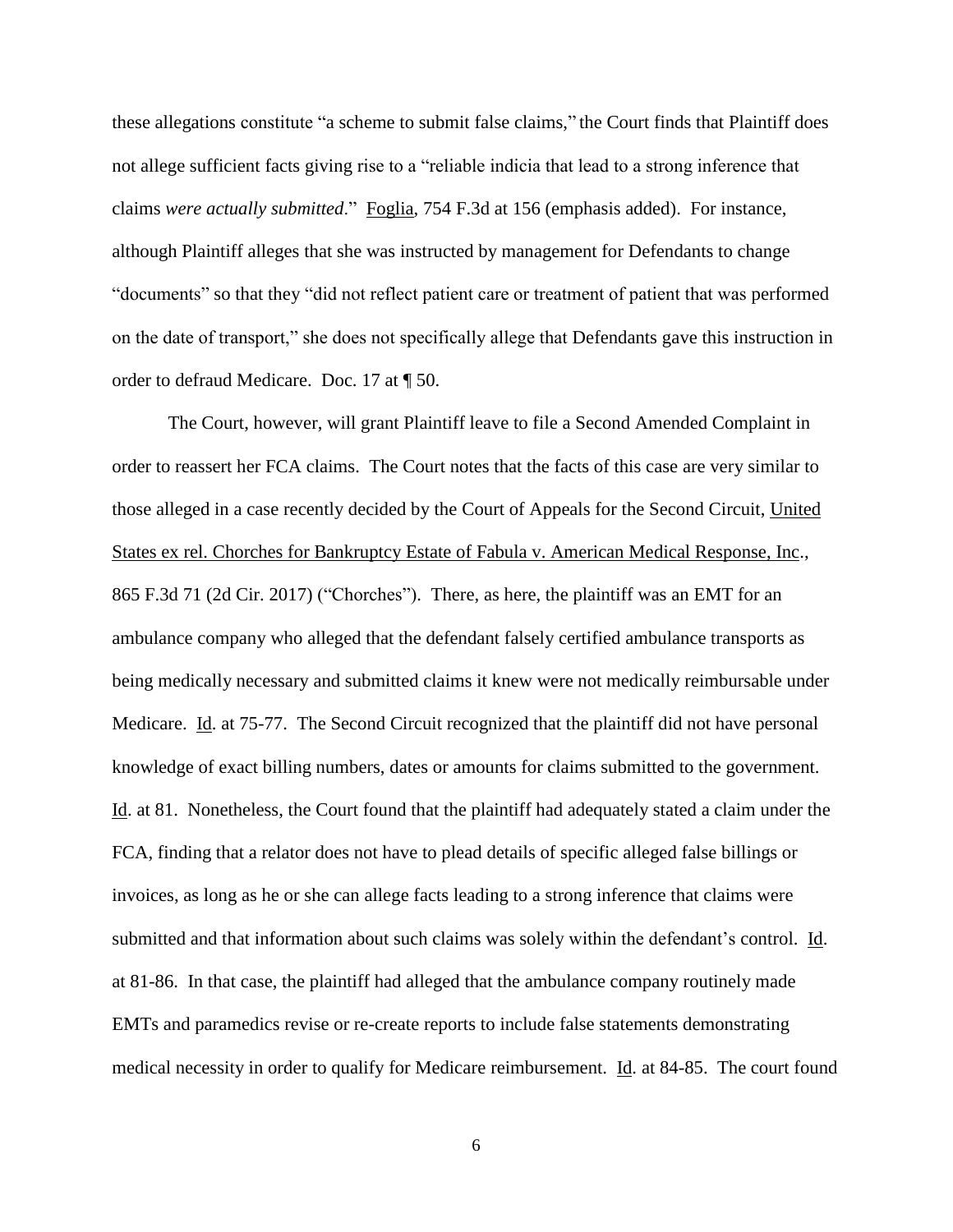that "in alleging that supervisors specifically referenced Medicare as the provider to whose requirements the allegedly falsified revisions were intended to conform, the [complaint] supports a strong inference that false claims were submitted *to the government*." Id. at 85 (emphasis in original).

The Court notes that, at first glance, the Second Amended Complaint filed on March 31, 2017 (which the Court struck as being filed without prior leave of Court) appears to allege similar facts to those alleged in Chorches. Specifically, the stricken Second Amended Complaint alleges that Defendant John Jumba Jr. "repeatedly instructed Plaintiff-Relator to remove statements about a patient's ability to walk or ride in a wheel chair from trip documentation," explaining that "Medicare would not reimburse for ambulance transport that could have been performed in a wheelchair van." Doc. 39 at ¶¶ 62-63. As the Court found in Chorches, these allegations would establish a strong inference that claims for ambulance services were in fact submitted to the government. Accordingly, the Court will dismiss Plaintiff's First Amended Complaint without prejudice to her filing a Second Amended Complaint reasserting the FCA claims. 1

 $\overline{a}$ 

 $<sup>1</sup>$  Given that Plaintiff has not alleged sufficient facts indicating that Defendants actually</sup> submitted false claims to the government, the Court need not consider the viability of each of Plaintiff's five theories of liability under the FCA. For instance, the Court takes no position regarding whether Plaintiff has adequate pled materiality in support of her "implied false certification" theory based on allegations that, *inter alia*, defendants deviated from mandatory vehicle and staff requirements. To state a valid FCA claim under this theory, Plaintiff must allege a "misrepresentation about compliance with a statutory, regulatory, or contractual requirement [that is] material to the Government's payment decision." United States ex rel. Petratos v. Genentech Inc., 855 F.3d 481, 489 (3d Cir. 2017) (quoting Universal Health Servs., Inc. v. United States ex rel. Escobar, 136 S.Ct. 1989, 1996 (2016)). As the United States Supreme Court has held, "[t]he materiality standard is demanding." United States ex rel. Escobar, 136 S. Ct. at 2003. "A misrepresentation cannot be deemed material merely because the Government designates compliance with a particular statutory, regulatory, or contractual requirement as a condition of payment." Id. Rather, materiality may be found where "the Government consistently refuses to pay claims in the mine run of cases based on noncompliance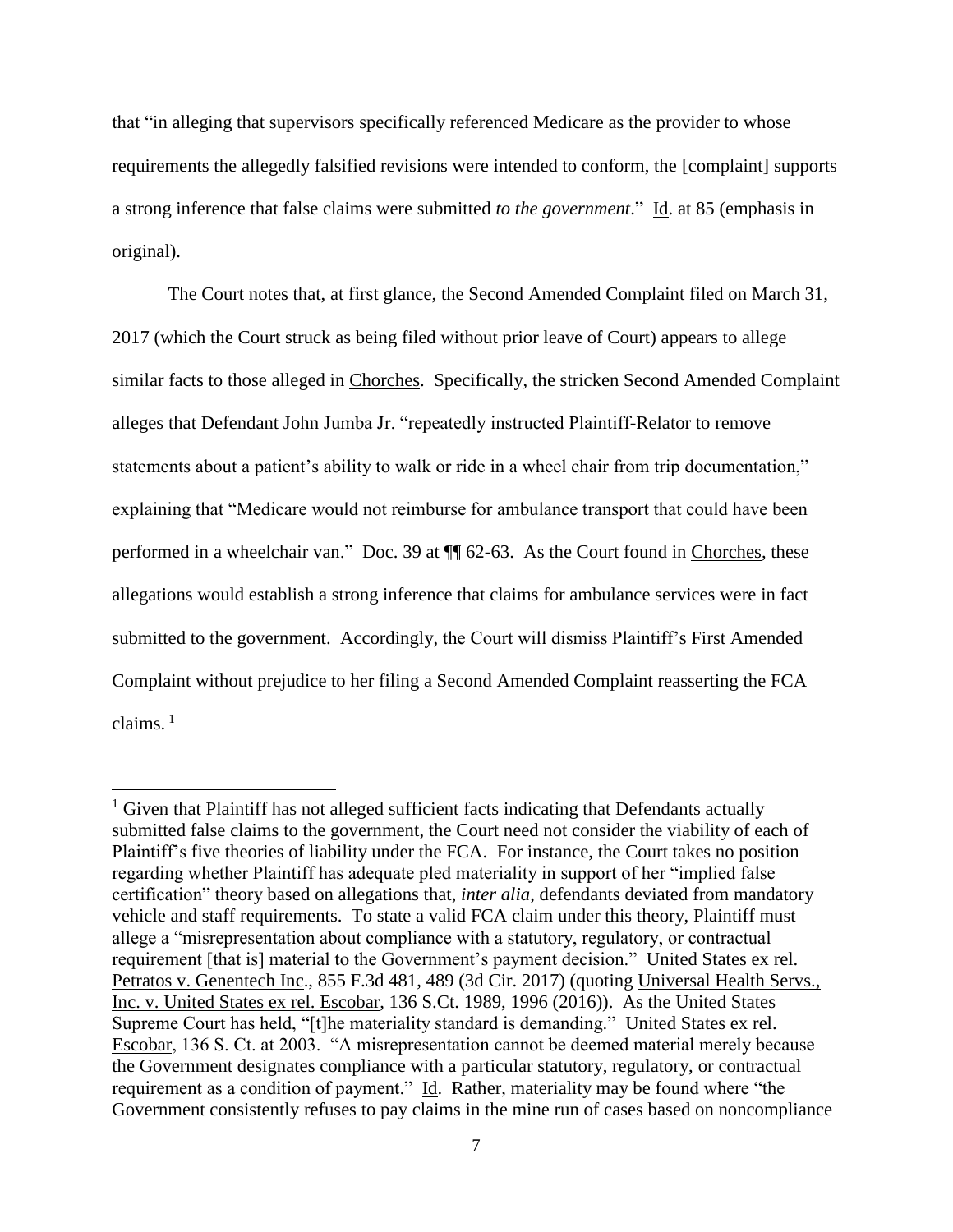#### **2. Plaintiff's State Common Law Claims (Counts 8 and 9)**

Defendants also move to dismiss Plaintiff's state common law claims, arguing that a relator "cannot pursue common law claims on behalf of [the] government," because "[t]here has not been an assignment of the government's damages claim to a relator and [s]he therefore does not have standing . . . ." Doc. 34 at 21 (quoting U.S. ex rel. Repko v. Guthrie Clinic, P.C., 557 F. Supp. 2d 522, 529 (M.D. Pa. 2008) (citing U.S. ex rel. Rockefeller v. Westinghouse Elec. Co., 274 F. Supp. 2d 10, 13 (D.D.C. 2003)) (dismissing relator's common law claims for payment under mistake of fact and unjust enrichment)). Indeed, Plaintiff concedes that "a relator does not have standing to pursue common law claims on behalf of the United States." Doc. 42 at n.1. However, Plaintiff argues that the claims should not be dismissed, since the government maintains the right to intervene at any time in the litigation. Id. Based on these arguments, the Court will dismiss Plaintiff's common law claims without prejudice to the *government* (and not Plaintiff) later pursuing them in the event it chooses to intervene.

#### **II. ORDER**

For the reasons stated above, Defendants' Motion to Dismiss (**Doc. 33**) is GRANTED. Consistent with the foregoing, the Court hereby DISMISSES the First Amended Complaint without prejudice to Plaintiff reasserting the FCA claims (Counts 1 through 7) in a Second Amended Complaint, and without prejudice to the government reasserting the state common law claims (Counts 8 and 9) in the event it elects to intervene.

If Plaintiff wishes to file a Second Amended Complaint asserting FCA claims, she must

 $\overline{a}$ 

with the particular statutory, regulatory, or contractual requirement." Id. Again, at this juncture, the Court does not express any opinion as to whether Plaintiff has adequately pled materiality. However, the Court cautions Plaintiff that she should keep this "demanding" standard in mind when deciding which theories of liability, if any, to pursue.